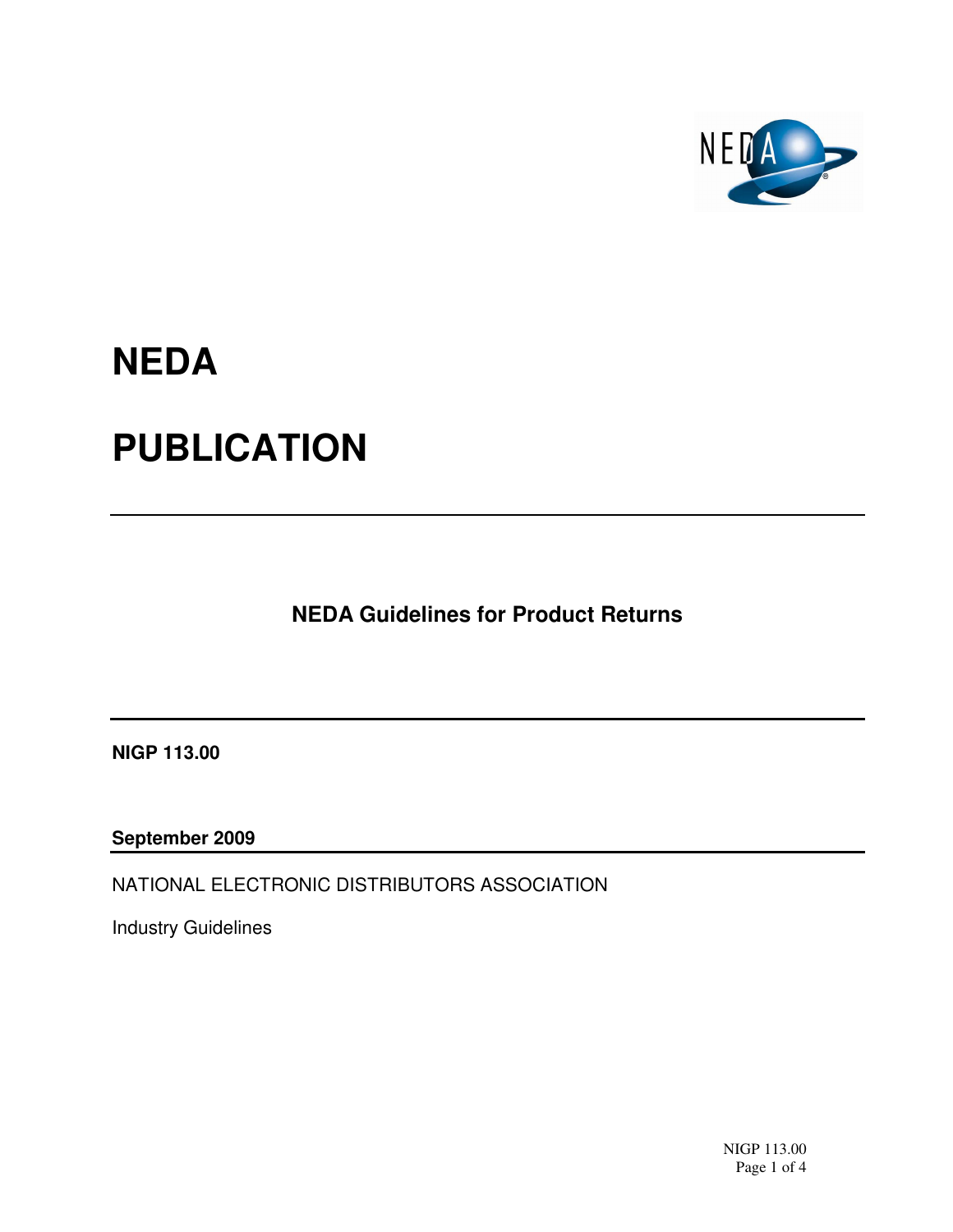## **NOTICE**

NEDA Industry Guidelines and Publications contain material that has been prepared, progressively reviewed, and approved through various NEDA-sponsored industry task forces, comprised of NEDA member distributors and manufacturers, and subsequently reviewed and approved by the NEDA Board of Directors. After adoption, efforts are taken to ensure widespread dissemination of the guidelines. NEDA reviews and updates the guidelines as needed.

NEDA Industry Guidelines and Publications are designed to serve the public interest, including electronic component distributors, through the promotion of uniform and consistent practices between manufacturers and distributors resulting in improved efficiency, profitability, product quality, safety, and environmentally responsible practices. Existence of such guidelines shall not in any respect preclude any member or non-member of NEDA from adopting any other practice not in conformance to such guidelines, nor shall the existence of such guidelines preclude their voluntary use by those other than NEDA members, whether the guideline is to be used either domestically or internationally.

NEDA does not assume any liability or obligation whatever to parties adopting NEDA Industry Guidelines and Publications. Each company must independently assess whether adherence to some or all of the guidelines is in its own best interest.

Inquiries, comments and suggestions relative to the content of this NEDA Industry Guideline should be addressed to NEDA headquarters.

Published by

## NATIONAL ELECTRONIC DISTRIBUTORS ASSOCIATION 1111 Alderman Dr., Suite 400 Alpharetta, GA 30005 678-393-9990

Copyright 2009 Printed in U.S.A. All rights reserved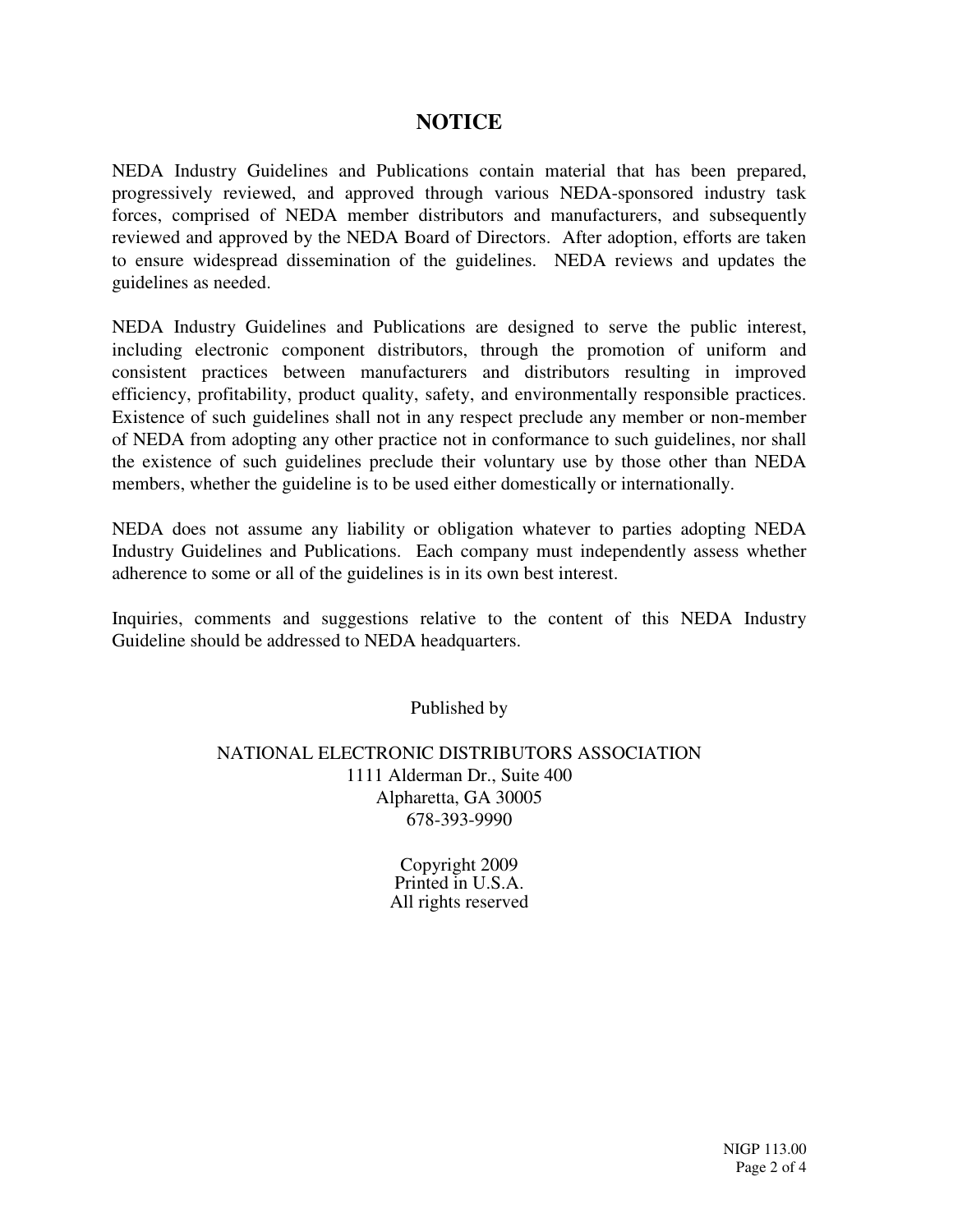## NEDA Guideline on Returns

Counterfeit parts have been around for some time and are becoming more prevalent in our industry. These parts cause problems from production shutdown to product failure in all sectors of the electronics industry. Counterfeiters are producing parts with a greater level of expertise that are becoming harder to identify by visual inspection alone. Counterfeiters are capable of generating false paper work in an effort to further mislead the buyer. Counterfeit parts originate from many sources and enter the supply chain through several means. The primary entry of counterfeit electronic parts into the supply chain is purchasing from non-authorized sources such as brokers and independent distributors. The purpose of this document is to further strengthen the integrity of the supply chain when purchasing through franchised distribution by establishing guidelines for returned material.

When purchasing agents buy from other than authorized sources, they may not have

- Surveillance by the component manufacturers to the same quality standards as the components were manufactured
- Handled and stored the component in accordance with industry quality standards.
- A warranty either their own or the component manufacturer's
- Documented traceability to the original manufacturer
- Access to the supplier's full range of up-to-date technical and product information, as well as technical support.

In many cases, such parts have passed through a number of intermediary channels and may have originated in the Asian markets widely known as a major source of electronic component harvesting, reworking, and counterfeiting. The most effective way to minimize risk and to ensure receiving authentic parts is to buy through authorized channels.

To keep the authorized channel void of even isolated occurrences of counterfeit parts, the returns policy of distributors should be established such that the items returned will not introduce counterfeit parts into the system. Very simply, only accept returns that can be verified as those parts that have been sold within the authorized channel.

- Parts that are in sealed supplier packaging
- Parts that are in sealed distributor packaging
- Verified purchase orders, quantities, dates, etc. (preferably verified through date code, lot code, or serial numbers where applicable)
- Inspection of seals and packaging
- Visual inspection of parts to determine if additional handling or processing may have been introduced (I.E. unknown marking such as color dots, additional ink marking or evidence of third party solder dip)